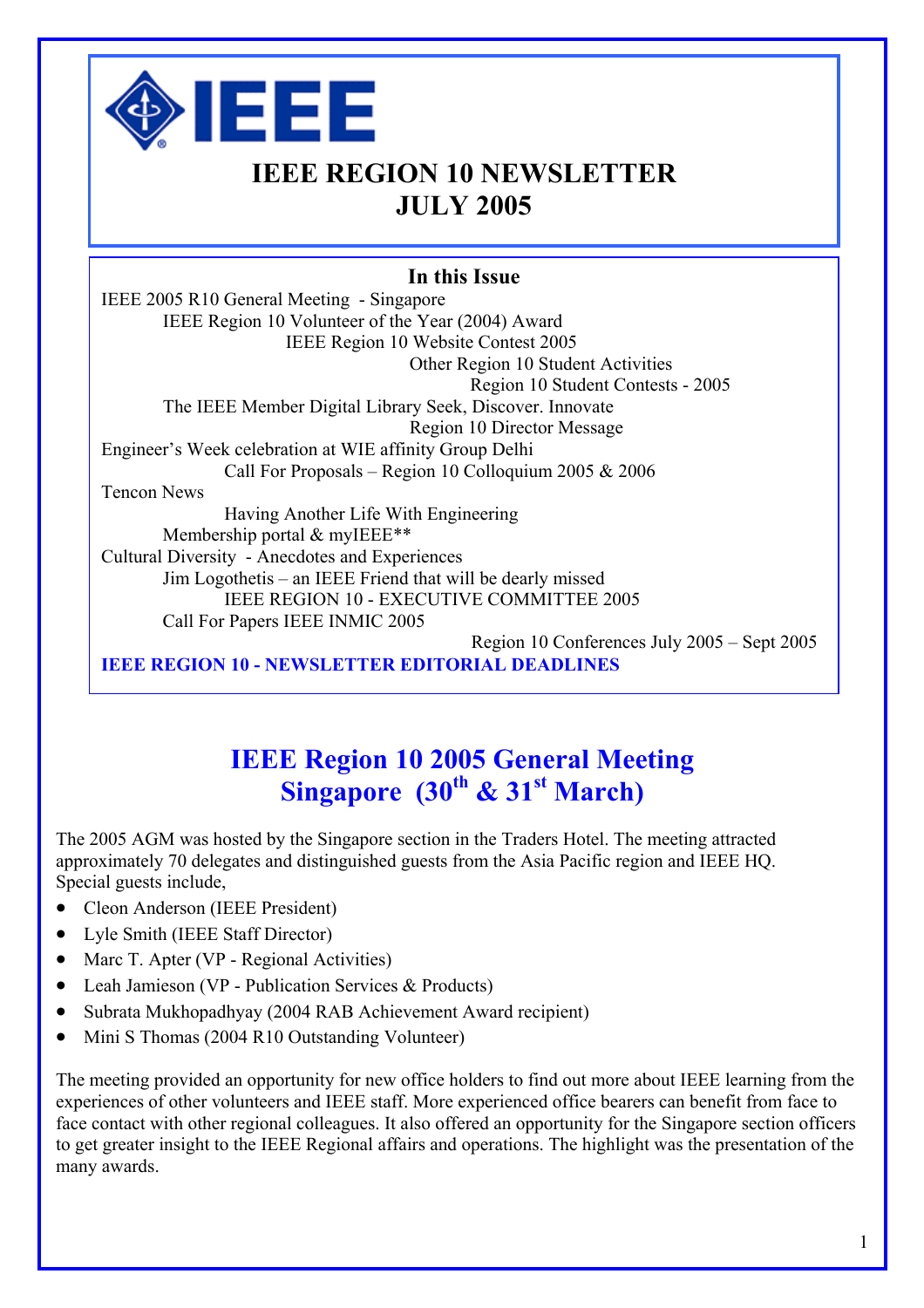### **Region Meeting – Singapore 2005 – Award Night Highlights**



**VP Regional Activities Marc Apter presents RAB Outstanding Section Award to South Australia's Michael Evans** 



**IEEE President Cleon Anderson presents 25 year commemorative banner to New Zealand North's Michael Neve**



**IEEE President Cleon Anderson presents 25 year commemorative banner to New Zealand South's Richard Duke**



**IEEE President Cleon Anderson presents 50 year commemorative banner to Tokyo's Dickie Hayashi** 



**VP Regional Activities Marc Apter presents 2003 RAB Secion Sustained Membership Growth Award to Tokyo's Dickie Hyashi** 



**R10 Director Seeichi Takeuchi presents Region 10 Outstanding Volunteer Award to Seoul's Prof Kyun**



**VP Regional Activities Marc Apter presents RAB Section Appreciation Award to Beijing's Mengqi Zhou** 



**R10 Director Seeichi Takeuchi presents R10 Outstanding Large Section Award to News South Wales' Graeme Gwilliam** 



**R10 Director Seeichi Takeuchi presents Region 10 Outstanding Small Section Award to South Australia's Zia Ahmed** 



**R10 Director Seeichi Takeuchi presents R10 2004 Outstanding Volunteer Award to Delhi's Mini Thomas** 



**VP Regional Activities Marc Apter presents RAB 2004 Achievement Award to Delhi's Subrata Mukhopdyay** 



**IEEE PresidentCleon Anderson presents 2002 Outstanding Branch Counselor Award to Delhi's Mini Thomas** 

ORE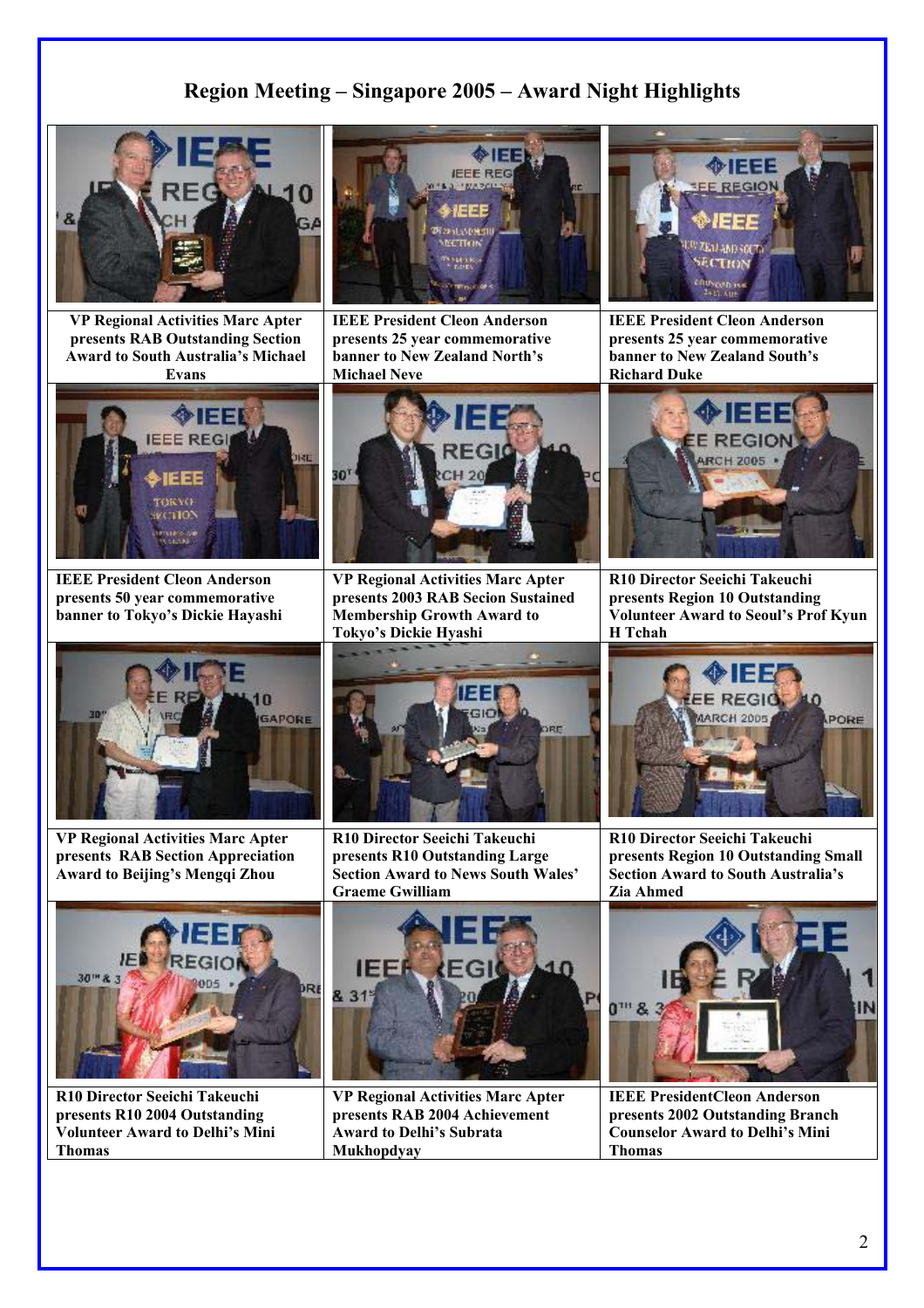# **REGION 10 OUTSTANDING ENGINEER AWARDS**



It is my pleasure and honor to announce the result of the R10 Distinguished Large Section Award and the R10 Distinguished Small **IEF** Section Award.

Details of the R10 Distinguished Large and Small Section Award Program can be found at www.ieee.org.hk/newsletter/R10/R10Award.html .

The selection of the two Awards is based on the performance summarized in the 2004 Annual Report submitted by R10 Sections. All the received 2004 R10 Section Reports are posted in the end of the page at http://ewh.ieee.org/ecc/r10/newRegion10/whatsnew/meetanno.htmhttp://ewh.ieee.org/ecc/r10/newRegion10 /whatsnew/meetanno.htm.

The R10 Award Committee has selected Kerala Section as the 2004 R10 Distinguished Large Section.

Gujarat Section has been selected as the 2004 R10 Distinguished Small Section.

Kerala and Gujarat Section will be nominated to participate the Regional Award Board Distinguish Large and Small Sections Program.

Congratulation on job well done by Kerala and Gujarat Section!

Mr. Y W Liu – Region 10 Awards Committee Chair

### **IEEE Region 10 Website Contest 2005**

1st Prize: Vivekanand Education Society's Institute of Technology (IEEE-VESIT), Bombay, INDIA (URL: http://www.ieee-vesit.org ) 2nd Prize: Thadomal Sahani Engineering College (IEEE-TSEC), Bombay, INDIA (URL: http://www.ieee-tsec.org ) 3rd Prize: Universiti Teknologi Malaysia (IEEE-UTM), Skudai, MALAYSIA (URL: http://www.ieee.org/utm ) You can view the award winner for 2005 by going to http://www.cairo.utm.my/R10Students/PastAwardWinner/2005.html "AWARD WINNER FOR 2005".

DR Yasuharu OHGOE (R10 RSR), E-mail: yas@ff.f.dendai.ac.jp

## **Other Region 10 Student Activities**

Region 10 Student Activities Website: http://www.cairo.utm.my/r10students/ IEEE Student Activities WWW Page - http://sandbox.ieee.org IEEE HQ dealing with Student Activities - Laura Durrett (l.durrett@ieee.org) Region 10 Student Activities Chair: Marzuki Khalid (marzuki@utmkl.utm.my) R10 Student Representative: Yasuharu Ohgoe (yas@ff.f.dendai.ac.jp)

#### **AT&T Award - for a Technical project**

Run by a Branch, funding up to US\$1000 - applications to HQ deadline - 1 November 2005.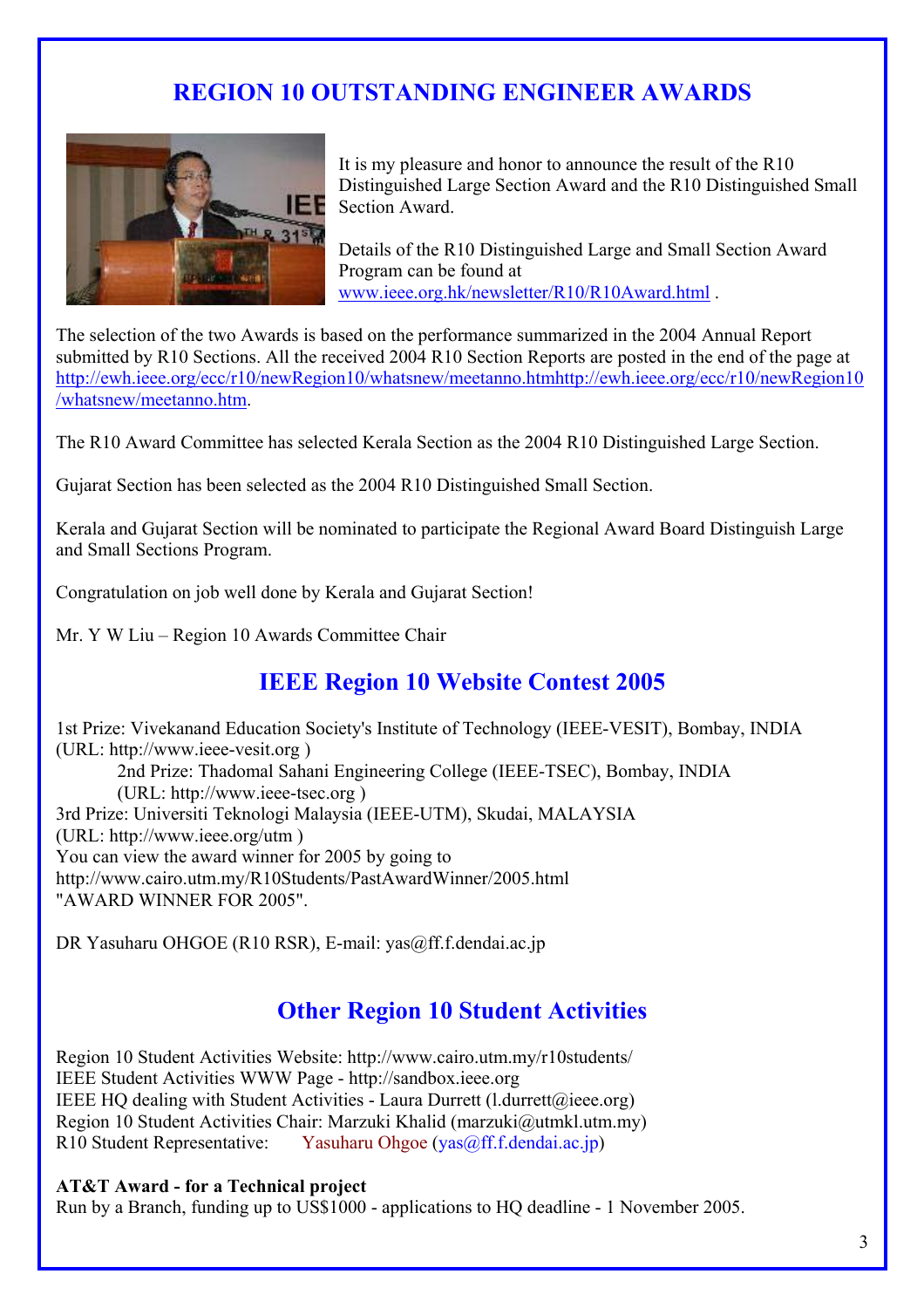### **Region 10 Student Contests - 2005 Post Graduate Section: First Round Winners**

Nan Hu, National University of Singapore, SINGAPORE.

"Attentive Behavior Detection by Unified Head Pose Embedding and Mapping"

Yu Rui, National University of Singapore, SINGAPORE.

"A Bandpass Sigma-Delta Modulator Employing SAW Resonator "

Pei Li, City University of Hong Kong, HONG KONG.

"Design of Dual Wideband Patch Antenna and Antenna Array "

Zeng Jia, City University of Hong Kong, HONG KONG.

"Type-2 Fuzzy Hidden Markov Models and Their Applications to Phoneme Classification" Jeevanandham Arumugam, Government College of Technology Coimbatore,INDIA.

"Tuning of Power System Stabilizers with Multi First Order Phase Compensation Blocks Using TABU Search Algorithm "

Parastoo Sadeghi, University of New South Wales, Sydney, AUSTRALIA.

"On the Achievable Information Rate in Finite State Markov Modeling of Fiat Fading Channels "

### **Undergraduate Section: First Round Winners**

Lim Ler Ming, National University of Singapore, SINGAPORE.

"Three-dimensional Thermal Modeling and Analysis of Non-Volatile Nano Phase Change Random Access Memory (PCRAM) "

Wei Song, National University of Singapore, SINGAPORE

"Blood Perfusion Model for Face Recognition using Infrared Images "

Yeo Eng Guan, National University of Singapore, SINGAPORE.

"Investigation on Ultra-High Density Non-volatile Phase Change Random Access Memory (PCRAM) by Material Engineering"

Usman Nazir, City University of Hong Kong, HONG KONG

"Fingerprint Minutiae Matching Algorithm Sorted Regional Information Gradient Approach " Amendra Koul, Indian Institute of Technology, New Delhi, INDIA.

"Design and Development of a Suspended multi-layer Patch Antenna Suitable for ultimate realization using Si-Micromachining"

Saba Ahsan, National University of Sciences and Technology,PAKISTAN.

"Design and Implementation of an Unmanned Ground Vehicle Controlled over Wireless LAN "

#### **Region 10 Student Congress Nominations:**

Region 10 had a good response this year - a total of 9 proposals were received!

For a quick overview: The student branches in the following Section had responded to the call: Bangalore Section, Beijing Section, Delhi Section, Kerala Section, Madras Section, Mumbai (Bombay) Section, Pune sub-Section (of Bombay), Taipei Section, Western Australia Section.

Many thanks for the support and we will look forward to a fruitful congress in 2006!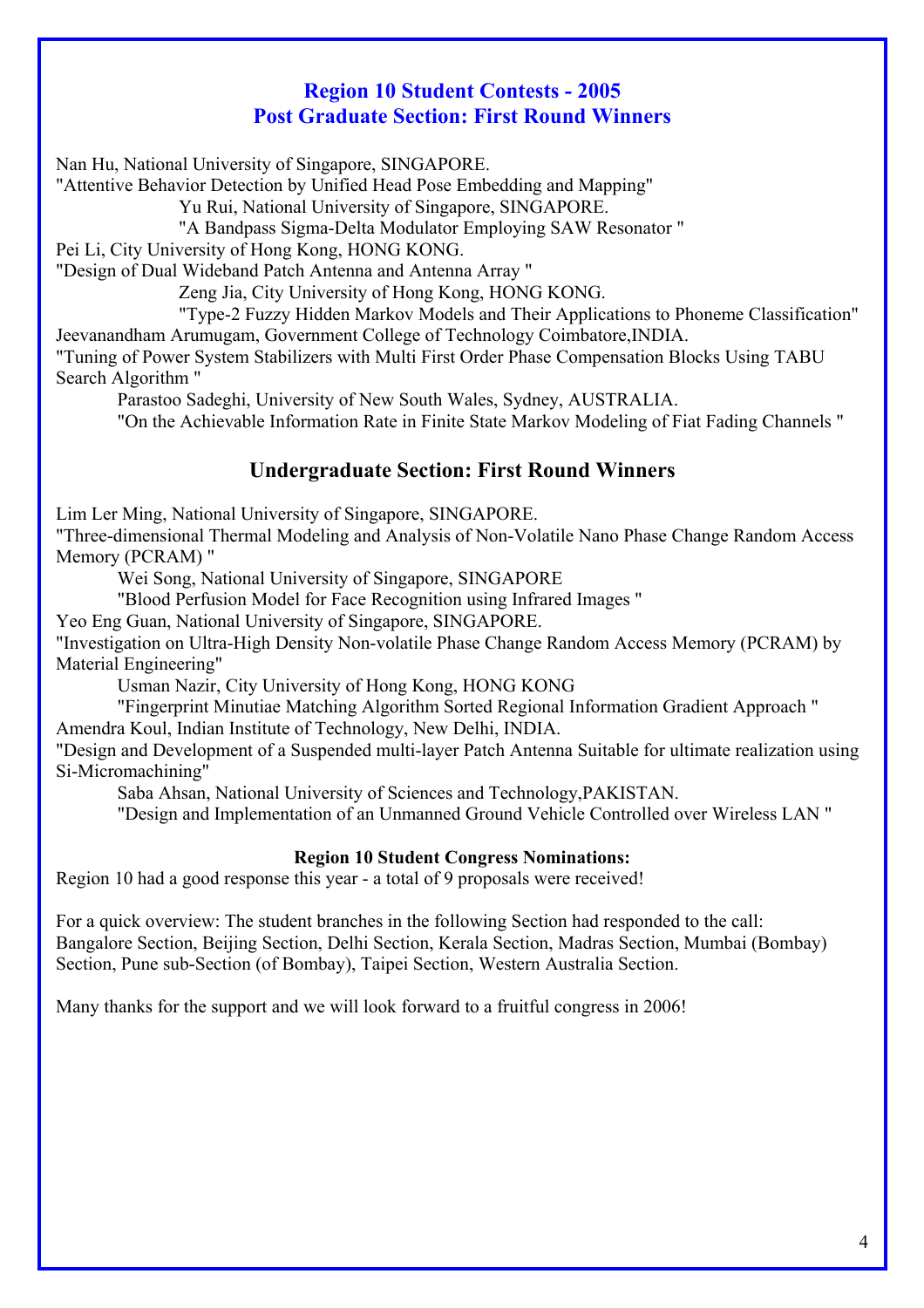# **Region 10 Director Message**

The Region 10 Meeting, March 30-31, 2005

The 2005 Region 10 Meeting was held at Traders Hotel, Singapore on March 3-31, 2005 with the attendance of

- IEEE President Cleon Anderson
- VP-Regional Activities, Marc Apter
- VP Publication Services & Products, Leah Jamieson
- IEEE Staff Director Lyle Smith

The newly elected Region 10 members had their first Region 10 Meeting.

The committee chairs reported their accomplishments together with their goals and implementation plans for 2005-2006. Two parallel training workshops were organized. The first parallel workshop has been designed for the training of the newly elected section chairs and the second parallel workshop for the discussions on the goals and implementation plans for 2005-2006.

The highlights of the meeting:

We have achieved a membership growth rate of over 7 % in December 2004. Region 10 is globally the number one in the IEEE membership. Now our membership stands at over 62,000 with Region 6 running second by a few hundred. However, in terms of the higher-grade membership we still have a long way to go and this is one area where our goals need to be more focused.

Three major goals for me this year as the Region 10 Director:

1) globalization through further strong collaboration with professional societies and industries in each country

2) further membership development of higher grades

3) promotion of GOLD (graduates of last decade) and student member activities.

Promotion of Distinguished Lecturer Program, Continuing Education Program, and Other Education Program.

Accreditation Workshop was held in Bangkok on November 6-8, 2004.

Improvement of the layout of the R10 home page, renewal of old flames of the home page and website maintenance were proposed.

The number of Gold Affinity Groups increases from 15 to 17. Strategies for promoting GOLD Activity:

- 1) Encourage student branch leaders to continue their contributions to the IEEE after their graduation
- 2) Encourage chapters to support GOLD activities
- 3) Regional support for international GOLD activities in the Region 10
- 4) Increase publicity of successful GOLD activities and regional support of GOLD activities

Received report on the TENCON 2004 in Chiang Mai, Thailand and TENCON 2005 in Victoria, Australia.

The agenda and presentation materials for the meeting and the minutes of the meeting are posted on the Region 10 website.<http://ewh.ieee.org/ecc/r10/newRegion10/Region10Index.htm>

### **Seiichi Takeuchi. Region 10 Director 2005-2006**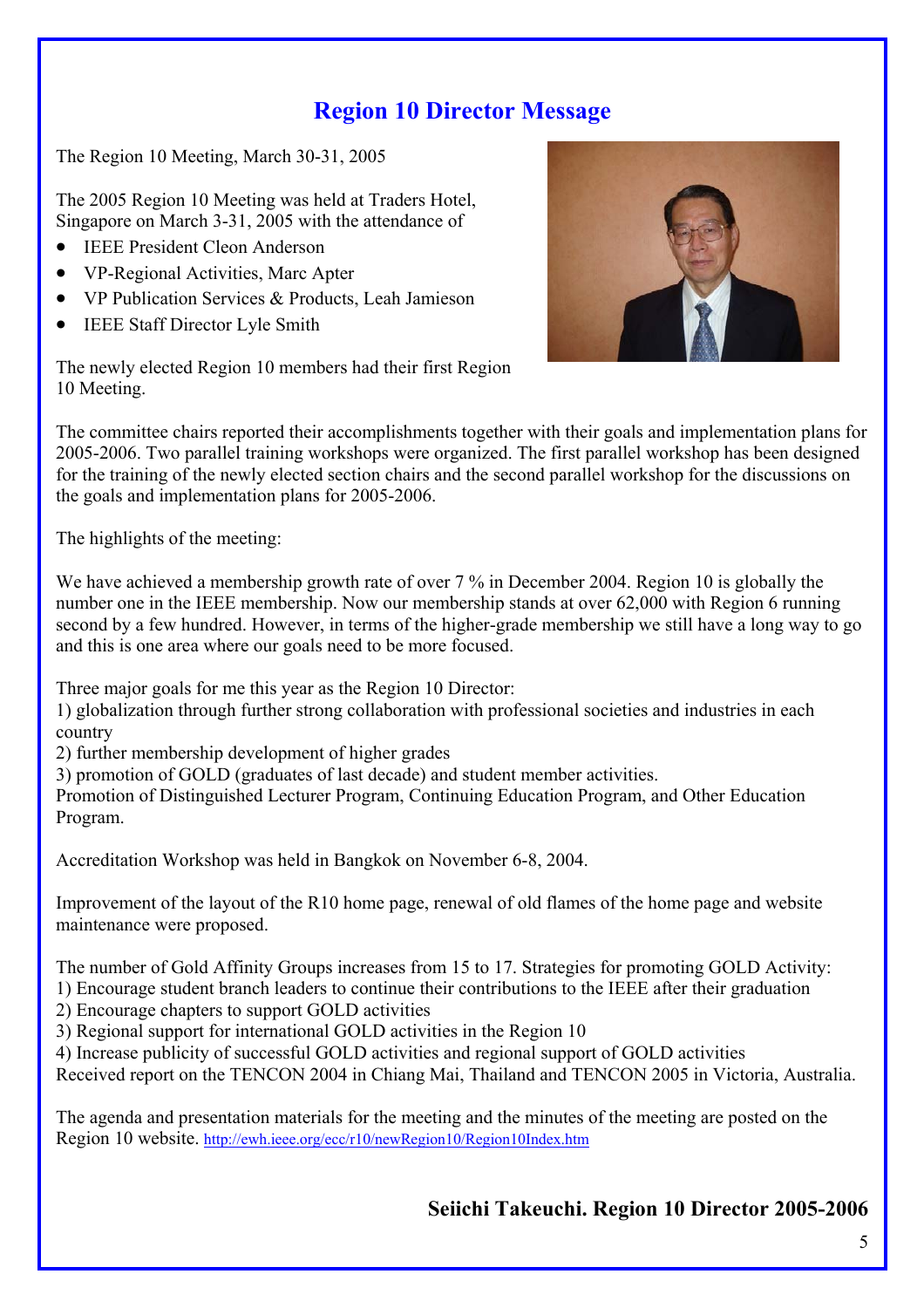### **Engineer's Week celebration at WIE affinity Group Delhi**

The Delhi section WIE affinity group celebrated the Engineers week from  $20^{th}$  to  $26^{th}$  February 2005 in a memorable way with a plethora of events. The celebrations began with the **awareness program conducted** in a school in Delhi on 20<sup>th</sup> February. The 'Zoom into Engineering' balloons, pencils, puzzles etc provided the right ambience and we chose and all girls class to promote engineering to school students. The inquisitive nature of the attendees was overwhelming and they wanted more of such programs!

The second event was the **visit of a team of Professors from Pakistan** who spent an afternoon interacting with the faculty and students of Jamia MIllia Islamia that has the WIE student affinity group as well. This interactive session on  $22<sup>nd</sup>$  February provided all of us with an opportunity to learn about the technological, social and cultural status of women in Pakistan. It was an eye opener indeed!

The grand finale of the Eweek was the day long program organized on **26th February as the WIE Day - Conglomerate (Women In Engineering Day).** The tutorial by Mrs. Jaya Indiresen; an eminent educator on **"Women in Engineering and Leadership"** was extremely enlightening. She elucidated on the fact that women constitute 50% of human resources and that it is important for women to make optimum use of their skills. She held a lively interactive session trying to find answers to questions like –why are there few women in top positions! She gave a totally new definition to **MBA-"Move beyond Academics".** The event was attended by 90 students from six IEEE student branches in Delhi and also by senior members of the section. After a short lunch break, all gathered for a group discussion on "Hyped Engineering". Several informal events like egg drop, web, obstacle race, SMS mania, Junkyard and blind date etc were also organized as team building activities. The events during the E week has provided an opportunity for the members to learn immensely and interact with eminent personalities.

|                                                         | <b>HEE STUDENT BRANCH</b><br><b>WIE Affinity Group, Jania Milia Islami</b> |
|---------------------------------------------------------|----------------------------------------------------------------------------|
| "Zoom Into Engineering", the WIE student volunteers     | WIE Day on 26 <sup>th</sup> February. Prof. Jaya Indiaresan, Dr. Mini      |
|                                                         | S. Thomas (WIE Chair) with the delegates)                                  |
|                                                         |                                                                            |
| The Future Engineers! The awareness program in progress | WIE members with the Pakistan Delegation.                                  |
|                                                         |                                                                            |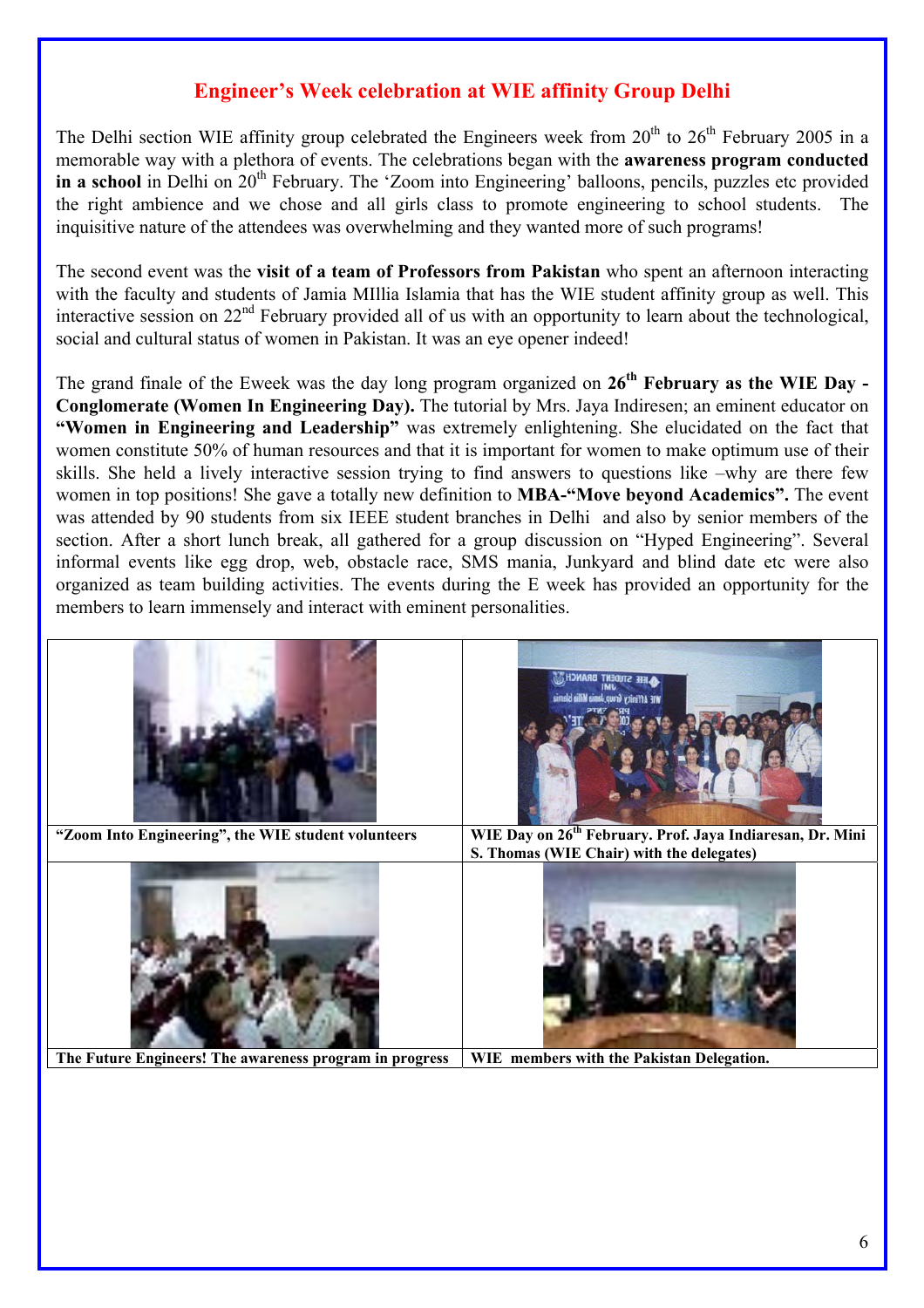# **Call For Proposals – Region 10 Colloquium 2005 & 2006**

The IEEE Region 10 Technical Activities Committee is soliciting for proposals from councils, sections, and chapters that may be interested to host the 2nd or 3rd IEEE Region 10 Colloquium in 2005 and 2006,respectively.

The objective of the Colloquium is to bring international and local experts to speak on an emerging technology that will have strong economic impact to the region, the hosting country or the hosting city.

This event was initiated in 2003. The first colloquium with the theme of Broadband Access - Technology and Market was hosted on 21 and 22 October 2004 in Singapore by the Communications Chapter and LEOs Chapters of Singapore Section, in cooperation with a few local organizations.

Information on this colloquium is available at <http://www.ntu.edu.sg/ntrc/IEEER10InfocommColloquium/index.htm>

Those who are interested in submitting a proposal may use this event as a reference.

Apart from its advisory role, IEEE Region 10 could participate on a profit/loss-sharing basis with a maximum risk capital of US\$3,000.

Please provide the following information in the proposal: Theme of the colloquium Hosting organizations City in which the colloquium will be hosted Tentative date(s) of the colloquium in 2005 or 2006, whichever is appropriate Key members of the Organization Committee Expected number of local and overseas participants Whether the IEEE Region is expected to participate on a profit-loss sharing basis A Case for Support on the appropriateness of the chosen theme and city, and key members of the organizing committee have the experience and resource to make the event a success.

All proposals are to be submitted **30 June 2005**. Please send your proposals and enquiries to [ethcheng@ntu.edu.sg.](mailto:ethcheng@ntu.edu.sg)

Tee Hiang Cheng Technical Activities Coordinator, IEEE Region 10

# The IEEE Member Digital Library Seek, Discover. Innovate

The IEEE Member Digital Library brings you access to IEEE journals, magazines, transactions, letters or conference papers published today or in the last five years. Full text access with one convenient subscription. To subscribe or find out more, visit; [www.ieee.org/ieeemdl](http://www.ieee.org/ieeemdl)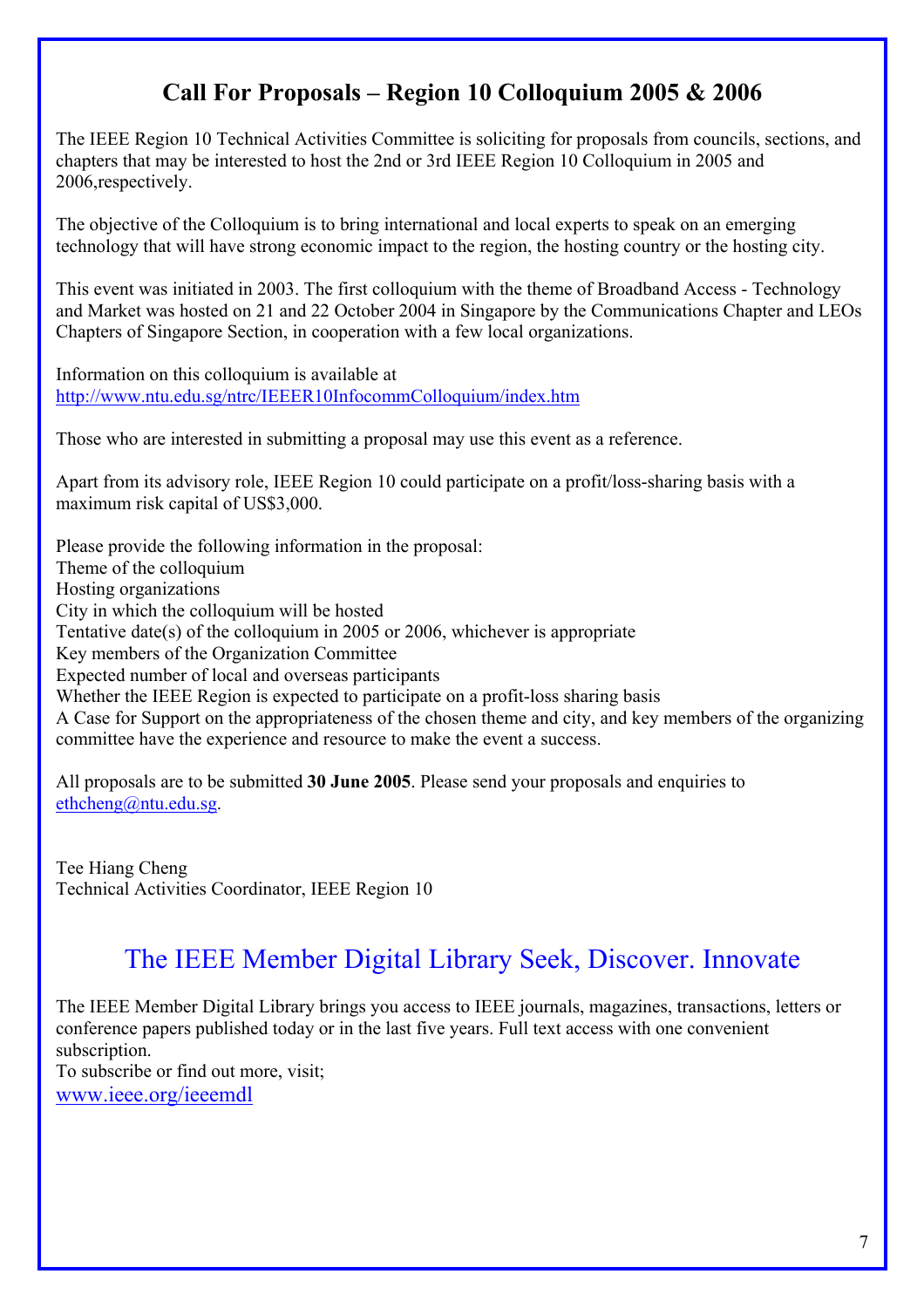### **Tencon News**



#### **Tencon 2005**

It gives us great pleasure to invite you to Tencon'05, to be held in Melbourne, Australia from  $21 - 24$ November 2005. Tencon – the annual technical conference of IEEE Region 10 – is a prestigious event attended by researchers, academics and practising professionals from all parts of the Asia Pacific region and beyond. The IEEE is the leading professional electrical and electronics organisation with 300 000 members globally, 60,000 of whom are in Region 10. Tencon'05 will be hosted by IEEE Victorian Section, with the co-sponsorship and support of several other professional bodies in Australia. ATNAC05 will be a technical co-participant with Tencon'05.

Tencon'05 seeks original research and application papers for peer review publication. The theme for Tencon'05 is "A Meeting Place for Converging Technologies and People", the scope of which not only includes extensive coverage of topics in computing, communications, signal processing and power engineering, but also pertinent issues in technology and society, such as biomedical engineering, and legal, privacy and security issues. Please see www.tencon2005.org/authors\_centre/ for more information.

Keynote speakers at Tencon'05 are Dr Radia Perlman from Sun Microsystems, and Professor Rod Tucker from the University of Melbourne. In addition, Professor Fred Harris from San Diego State University and Dr Malin Premaratne are invited speakers at the conference. Applications for presenting a tutorial are now open, with a deadline of 15 July. See www.tencon2005.org/tutorials/, for more details.

Registrations for Tencon'05 open on 1 June. Interested authors and attendees are invited to visit our website, www.tencon2005.org, for more information about the conference. In addition, a poster can be downloaded from our website for display on notice boards etc. for publicising Tencon'05 within your organisation. We look forward to meeting you in November.

Dr Hugh Bradlow – Chair, Tencon'05 Organising Committee Mr. Enn Vinnal – Chair, IEEE Victorian Section

#### **Call For Organisers Tencon 2010**

The IEEE Region 10 is calling for a conference organizer for TENCON 2010. If your Section is interested in holding it, please feel free to contact. [park@nclab.hyu.ac.kr](mailto:park@nclab.hyu.ac.kr), YJ Park. Region 10 Conference Coordinator

You can get information about TENCON background and preparation of bid proposal at [http://ewh.ieee.org/ecc/r10/newRegion10/Region10Index.htm.](http://ewh.ieee.org/ecc/r10/newRegion10/Region10Index.htm)

TENCON 2005 Melbourne, Australia TENCON 2006 Hong Kong TENCON 2007 Taipei, Taiwan

\*\*\*\*\*\*\*\*\*\*\*\*\*\*\*\*\*\*\*\*\*\*\*

TENCON 2008 Hydrabad, India TENCON 2009 Singapore (tentative)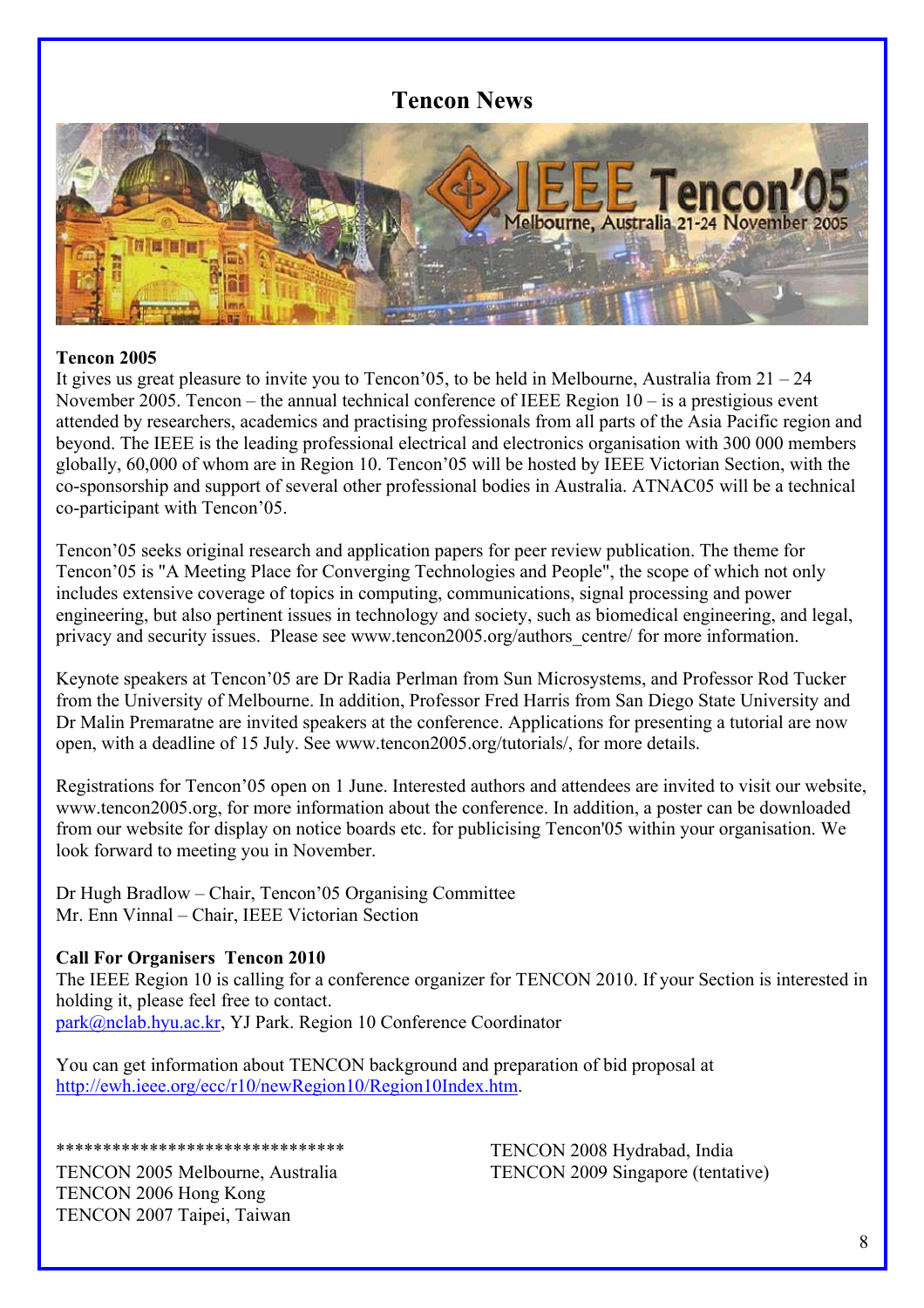# **HAVING ANOTHER LIFE WITH ENGINEERING**

Some sectors of the community perceive engineers as dull, perhaps juts below the dullness rating of accountants. In this article one of IEEE's loyal volunteers reveals a creative side of his nature. He is shown receiving the R10 outstanding large section award.



When he was a school, and at university, Dr. Graeme Gwilliam, Chair of the NSW Section was actively involved in amateur theatrical and stage presentations. In fact, when he attended the University of New South Wales, he participated, in the first student revue, in 1956, and in 3 subsequent university revues, from which he still has the press revue clippings and programmes. The Royal Australian Air Force also experienced his skills when he produced a revue for the benefit of his fellow National Servicemen in 1957.

While working as an Electrical Engineer in London (1963-64) he was also actively involved in The London Gang Show, a Boy Scout Association annual production well known around the world. The 1964 production was invited to participate in the Royal Command Performance of 1964.

His commitment to Electrical Engineering then prevailed and it was not until he recently retired from academia that there was sufficient time to return to an earlier love.

TV viewers throughout Region 10 may now occasionally see him in a number of programmes that are produced in Australia and broadcast locally. Recently he auditioned (unsuccessfully) for a TV commercial for mobile (cell) phone services to be broadcast in South Korea.

A few years ago Graeme did a TV commercial for an international insurance company that was broadcast in Singapore. So if you're looking for an engineer that can act or an actor who can play an authentic engineer – Graeme's your man.

Who was it that made the statement " Engineers never die, they just rust away".

# **membership portal & myIEEE\*\***

The IEEE has launched its new membership portal along with a members-only area called myIEEE.

The public site boasts the value and benefits of IEEE membership while showcasing the availability of additional membership opportunities, such as societies, affinity groups and the Standards Association. Links to member-benefit information are consolidated into drop-down menus on the top navigation bar. Also included is a "Featured Benefit" module, member profiles, membership-related announcements and more.

Members who login to the myIEEE area with their IEEE Web account will see personalized information, such as their grade, section affiliation and additional active memberships. A new feature called "Service Advisor" uses a member's technical interest profile to offer recommendations for IEEE membership offerings, conferences and publications. Links to the most commonly used membership-management functions - joining the IEEE, renewing membership, adding services and changing profile information are included in a single module for easy access.

The membership portal and myIEEE project was initiated in response to member feedback about the IEEE Web presence, as well as to improve communications about the value of IEEE membership. The portal is accessible from the Membership menu on the left navigation bar of the main IEEE Web site, or at http://www.ieee.org/myieee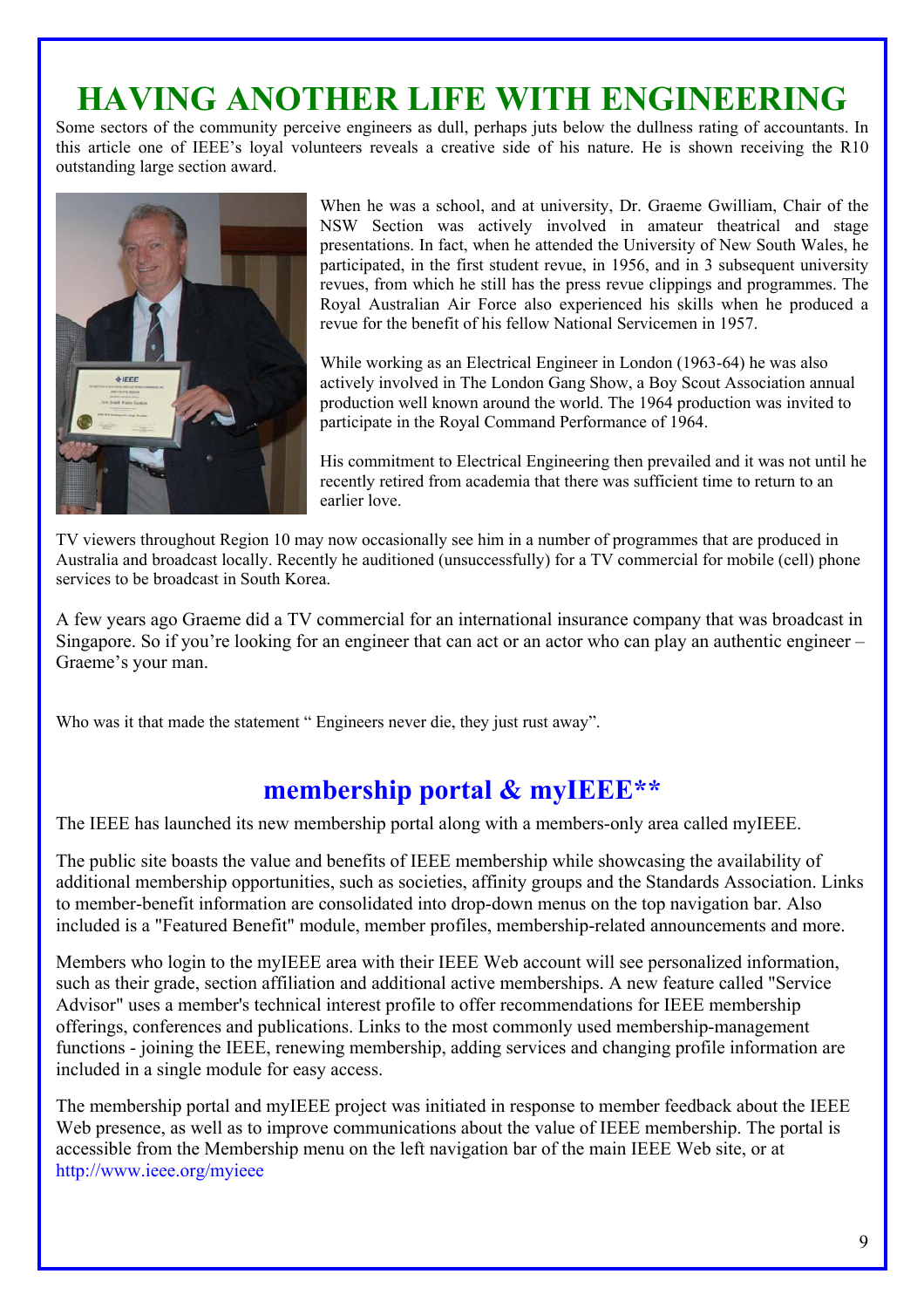### **Cultural Diversity - Anecdotes and Experiences**

In the June 2005 edition of 'The Institute there is an article on the Finer Points of Business Etiquette. This largely draws form issues of interest to the IEEE Transitional Committee. They have complied a list of online resources that might be of assistance for those interested in cross-cultural customs. Visit htttp://www.ieee.org/tc.

I would like to receive contributions from IEEE members around the region that demonstrate the richness and diversity of our cultures and practices. On some occasions gestures, etiquette etc can cause unintentional offence to others. For many of our members who are traveling to a foreign land, perhaps for the first time, some hints and tips can help them overcome embarrassment and confusion.

There are some web sites that consider cultural etiquette and I would like to receive real examples that may have caught your attention or even provided some lighthearted entertainment. – Harry McDonald Newsletter Editor

### **Jim Logothetis – an IEEE Friend that will be dearly missed**

It is with sad regret I wish to advise the passing of Mr Demetrios (Jim) Logothetis on Saturday 18th June 2005 at the Royal

North Shore Hospital. Jim had been in and out of hospital in the last month.

Jim was an active and energetic participant in Engineers Australia as well as the IEEE Australia Section, and subsequently the IEEE NSW Section.

Jim was born in 1932 and received a Diploma in Electrical Engineering [Dip. Elect.] from Sydney Technical College in 1959 and a Bachelor of Engineering [B.E. Elect.] from the University of New South Wales in 1963. He was a Member of Engineers Australia with CPEng accreditation, NPER Registration and a Life Senior Member IEEE.

From 1959 Jim was employed as a design engineer with Australian General Electric [now Alstom Australia] in the Motor Control and Automation Department. In 1985 he joined the Commonwealth Department of Works and worked on the new international terminal at Sydney Air-port, on the electrical reticulation systems, including the emergency power back-up systems. In 1968 he joined the Electricity Commission of New South Wales [later Pacific Power], and was employed in the Electrical Plant Department of the Power Engineering Division. He was involved with the design of AC and DC Auxiliary, and UPS Systems, for major coal fired, hydro and geo-thermal power stations, both in Australia and overseas. Before his retirement from Pacific Power in 1998 he was the Specialist Engineer for DC Auxiliary and UPS Systems.

Jim was the NSW Section Chair from 1990 to 1994 and also 1996 to 1999. Jim received the IEEE Millennium medal in 2000 and the Region 10 Outstanding Volunteer award in 2001. Jim was member of the IEEE Standards Board from 1992 - 1995, and again from 1997 - 1998. He was chairman of Standards Australia Stationary Battery Committee EL 5/6,

and Member of IEEE Standards Coordinating Committee SCC29, on Stationary Batteries from 1992 - 1998.

Jim is survived by his wife Cecile and his sons, Nicholas and John.

Yours faithfully, David E Burger IEEE NSW Section, Vice-Chair 2005.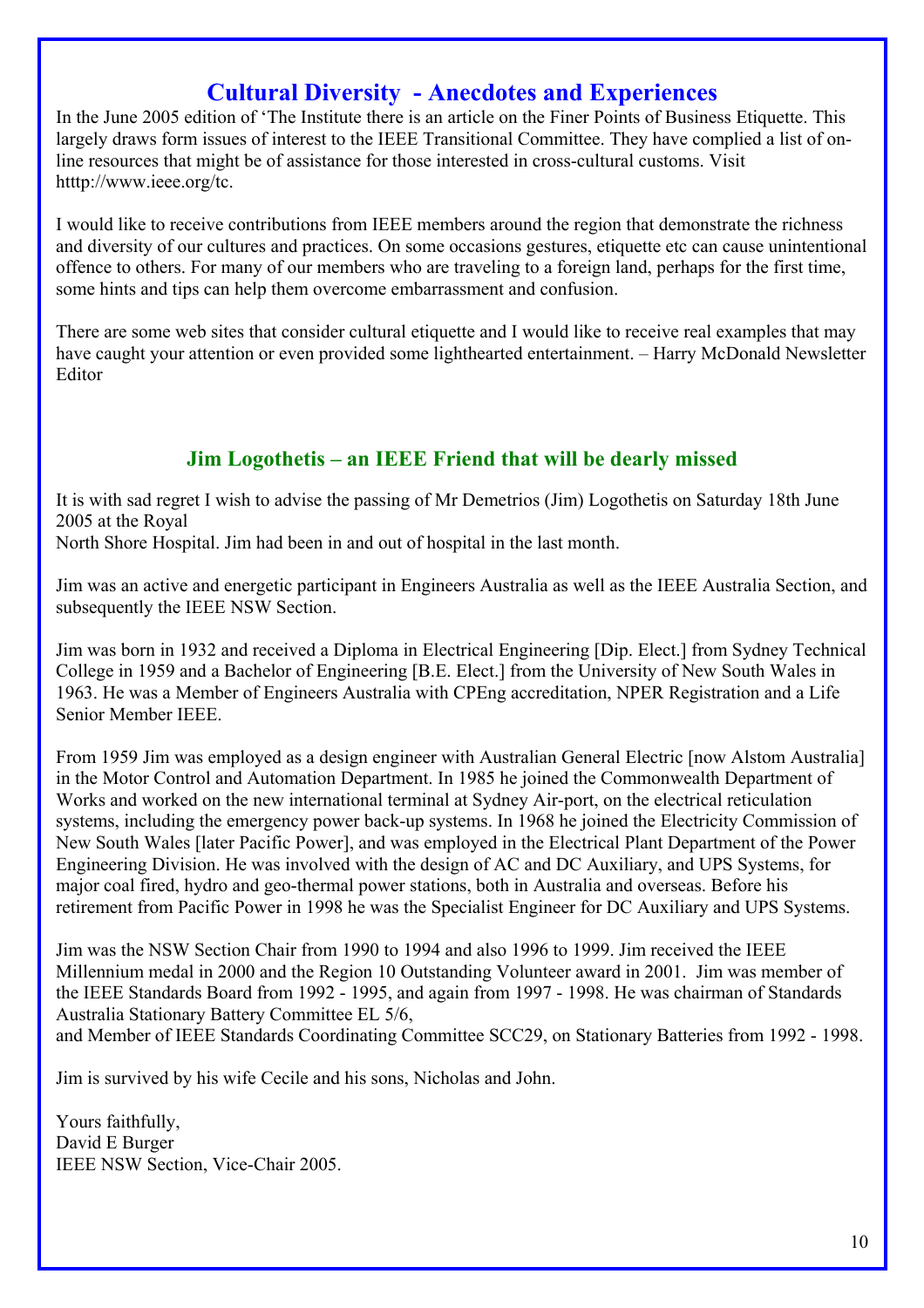| Director: S. Takeuchi                                 | s.takeuchi@ieee.org             |
|-------------------------------------------------------|---------------------------------|
| Immediate Past Director: Jung Uck Seo                 | juseo(a)ieee.org                |
| Vice Chair & Director-Elect : Janina. Mazierska       | j.mazierska@ieee.org            |
| Secretary: Kenji Hirakuri                             | hirakuri@f.dendai.ac.jp         |
| Treasurer: Hirohisa Gambe                             | gambe@flab.fujitsu.co.jp        |
| Awards Coordinator: Y.W. Liu                          | y.liu@ieee.org                  |
| Chapter /Section Coordinator: Tadaatsu Satomi         | satomi@n.dendai.ac.jp           |
| <b>Educational Activities Coordinator: H P Kincha</b> | hpk@ee.iisc.ernet.in            |
| Electronic Communication Coordinator: Dae Young       | dykim@cnu.ac.kr                 |
| Kim                                                   |                                 |
| <b>GOLD Representative: Tuptim Angkaew</b>            | feetak@kankrow.eng.chula.ac.th  |
| Membership Development Coordinator: S.V               | svsan(a) ieee.org               |
| Sankaran                                              |                                 |
| Newsletter Editor: Harry McDonald                     | harry.mcdonald@ieee.org         |
| Regional Chapter Coordinator: M. Yamamoto             | yamamoto@comm.eng.osaka-u.ac.jp |
| Regional Conference Coordinator: Yong-Jin Park        | park@hyuee.hanyang.ac.kr        |
| Technical Activities Coordinator: Tee Hiang Cheng     | ethcheng@ntu.edu.sg             |
| Recognized Education Program Coordinator: H           | jmun@skku.ac.kr                 |
| Juong Mun.                                            |                                 |
| Student Activities Coordinator: M.B. Khalid           | maxuki@utm(my                   |
| Strategic Planning Coordinator: Lawrence .W.C.        | $lwong@i2r.a-star.edu.sg$       |
| Wong                                                  |                                 |

#### **2005 Region 10 EXCOM member contacts;**

For recent snapshots of the R10 executive committee, visit the IEEE R10 home page, and select the committee link.<http://ewh.ieee.org/ecc/r10/newRegion10/Region10Index.htm>

#### **Call For Papers**

**IEEE INMIC 2005** – Forum for exchange of ideas about latest technological trends

It gives us great pleasure to invite you to IEEE INMIC 2005 to be held at the National University of Computer and Emerging Sciences, Karachi Campus in collaboration with the IEEE Karachi-Section and IEEE Computer Society, Karachi Chapter from 23 to 25 December 2005. INMIC 2005 is an annual technical conference held in Pakistan where researchers, academics, practicing professionals and students from various Universities from their different backgrounds exchange their ideas with the common interest in latest trends of Computer Science, Electrical Engineering, Telecommunication and related disciplines.

The deadline for submission of full original papers is **July 31, 2005**. Please see the site http:// khi.nu.edu.pk/inmic2005 for more details. Interested authors and attendees are invited to visit the website

It is expected that prominent researchers and academics from within the country and abroad shall be the Keynote speakers. In addition, there will be some invited speakers at the conference. Applications for conducting tutorial session(s) are also open. See the details in the Call for Papers.

We look forward to meeting you in December.

Prof. Dr. Zubair A. Shaikh General Chair, Organizing Committee IEEE INMIC 2005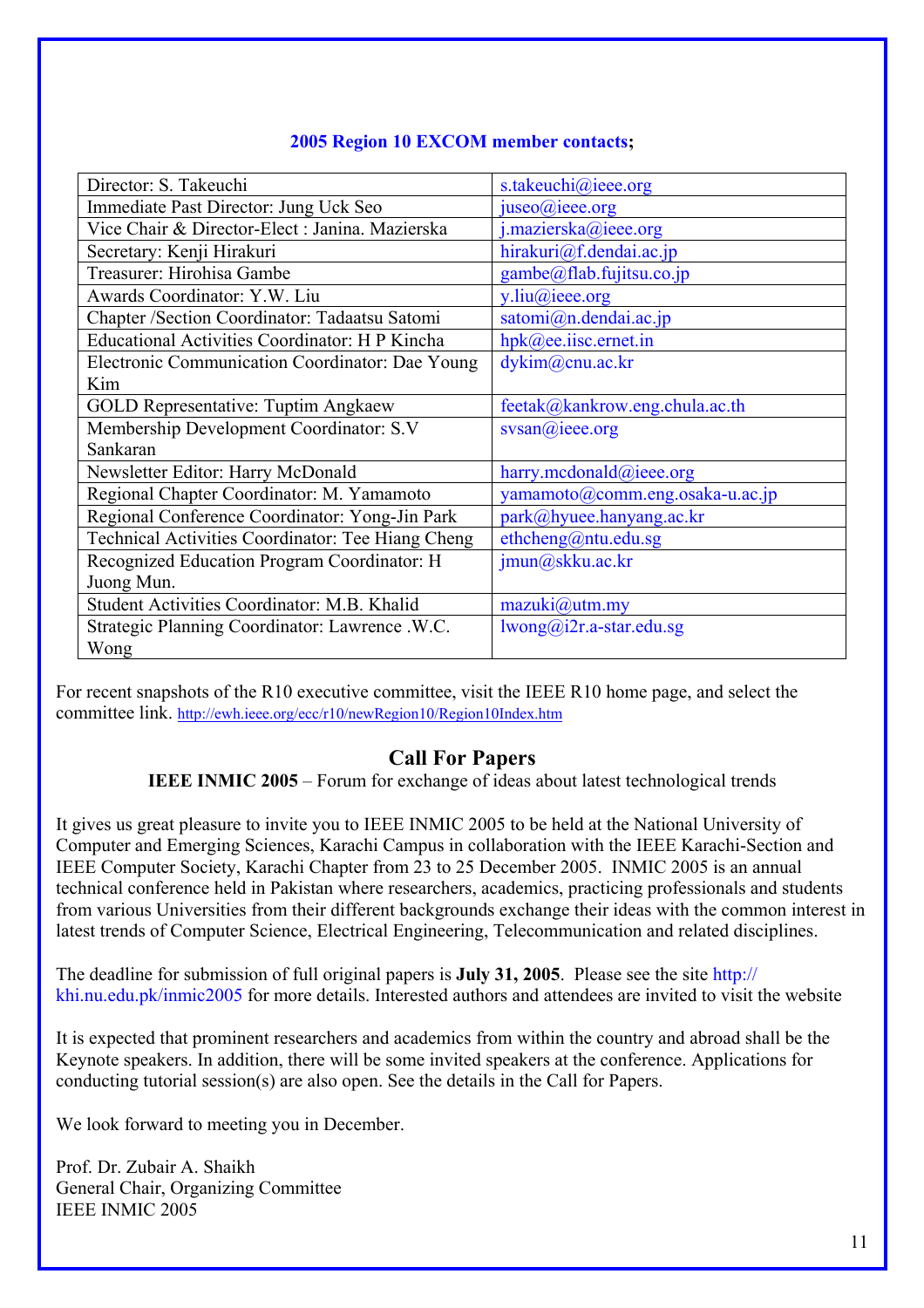#### **IEEE CONFERENCES IN REGION 10 DURING THE PERIOD 1st JULY 2005 - 30th SEPTEMBER 2005**

#### **July 2005**

2005 10th Optoelectronics and Communications Conference (OECC) Seoul, Korea http://www.oecc2005.org 04 Jul - 08 Jul 2005

2005 International Conference on Information Technology and Applications (ICITA) Sydney, Australia http://attend.it.uts.edu.au/icita05/ 04 Jul - 07 Jul 2005

2005 IEEE International Conference on Advanced Learning Technologies (ICALT) Kaohsiung, Taiwan http://www.ask.iti.gr/icalt/2005/ 05 Jul - 08 Jul 2005

2005 IEEE International Conference on Robotics and 2005 IEEE Intl. Workshop on Register Transfer Biomimetics (ROBIO) Shatin, China http://www.robio.org/ 05 Jul - 09 Jul 2005

2005 Asia and South Pacific International Conference on Embedded SoCs (ASPICES 2005) Bangalore, India http://www.aspices.org/ 05 Jul - 08 Jul 2005

2005 International Conference on Information Acquisition (ICIA) Hong Kong, China [http://www.ia-ia.org](http://www.ia-ia.org/) 05 Jul - 10 Jul 2005

2005 IEEE International Conference on Mechatronics (ICM) Taipei, Taiwan http://www.icm2005-hima2005.ccu.edu.tw 10 Jul - 12 Jul 2005

2005 5th IEEE Conference on Nanotechnology (IEEE-NANO) Nagoya, Japan http://www.mein.nagoya-u.ac.jp/IEEE-NANO/IEEE-NANO-2005/

11 Jul - 15 Jul 2005

2005 Conf on Lasers & Electro- Optics & The Pacific Rim Conf on Lasers and Electro-Optics & The Intl Quantum Electronics CLEO/PACIFIC RIM/ Tokyo, Japan http://www2.convention.co.jp/iqec-cleopr 11 Jul - 15 Jul 2005

2005 Visual Communications and Image Processing (VCIP 2005) Beijing, China http://www.research.microsoft.com/asia/vcip2005 12 Jul - 15 Jul 2005

2005 4th IEEE International Conference on Development and Learning (ICDL 2005) Osaka, Japan http://www.icdl05.org 19 Jul - 21 Jul 2005

Level and High Level Testing (WRTLT) Harbin, China http://wrtlt05.hit.edu.cn/ 20 Jul - 21 Jul 2005

2005 IEEE International Conference on Parallel and Distributed Systems (ICPADS) Fukuoka, Japan http://www.takilab.k.dendai.ac.jp/conf/icpads/2005/ 20 Jul - 22 Jul 2005

2005 IEEE International Conference on Granular Computing (GrC-2005) Beijing, China http://www.cs.sjsu.edu/~grc/ 25 Jul - 27 Jul 2005

IGARSS 2005 - 2005 IEEE International Geoscience and Remote Sensing Symposium Seoul, Korea http://www.igarss05.org/ 25 Jul - 29 Jul 2005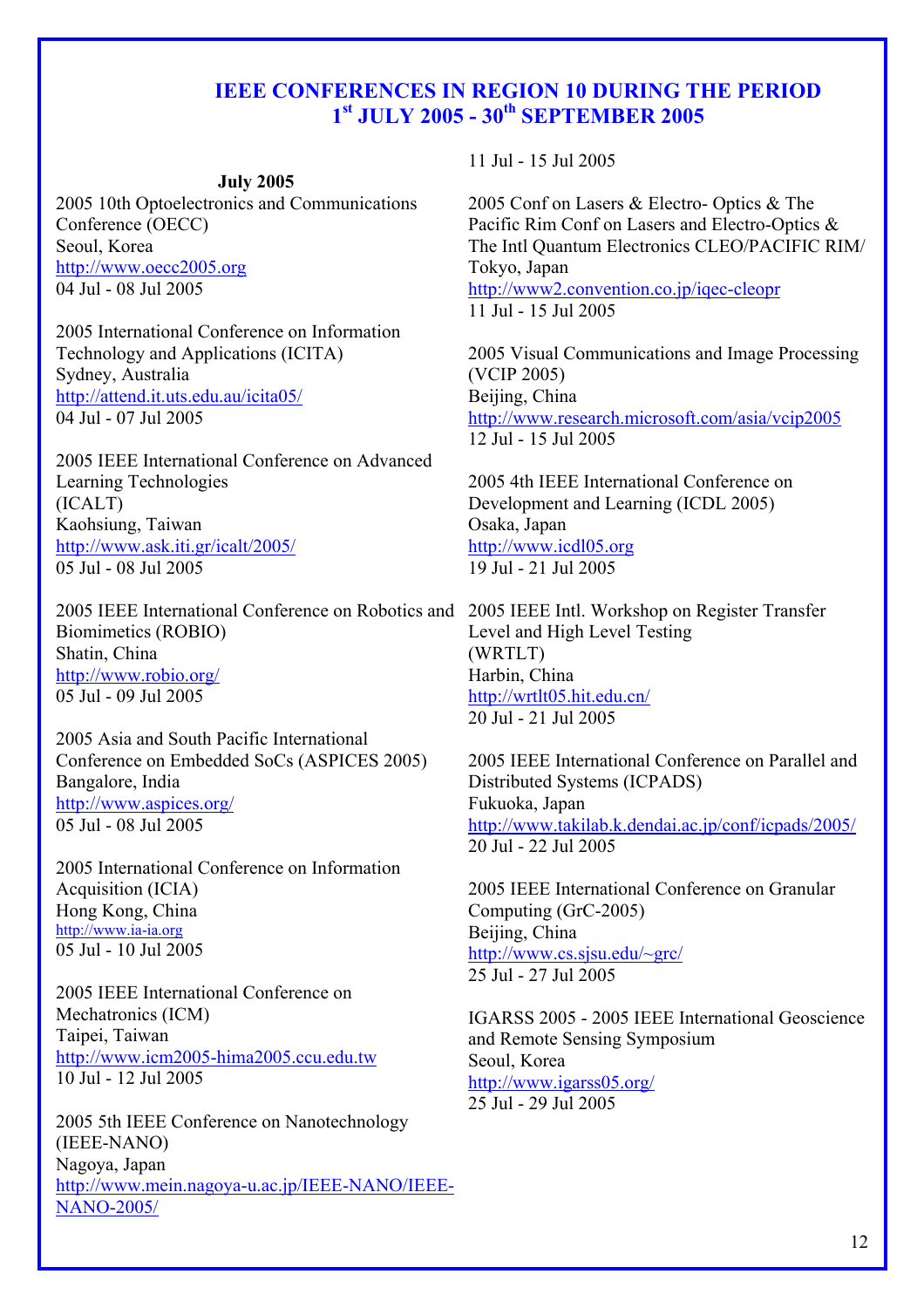#### **August 2005**

2005 International Conference on Computer Networks and Mobile Computing (ICCNMC) Hunan, China http://iccnmc2005.edu.cn

02 Aug - 04 Aug 2005

2005 IEEE International Workshop on Memory Technology, Design and Testing (MTDT) Taipei, Taiwan http://larc.ee.nthu.edu.tw/~mtdt05 03 Aug - 05 Aug 2005

2005 International Symposium on Antennas & Propagation (ISAP) Seoul, Korea http://www.isap05.org/ 03 Aug - 05 Aug 2005

2005 IEEE International Symposium on Microwave, Antenna, Propagation and EMC Technologies for Wireless Communications (MAPE 2005) Beijing, China http://www.cie-china.org/mape2005/ 08 Aug - 12 Aug 2005

SICE 2005 - 44th Annual Conference of the Society of Instrument and Control Engineers of Japan Okayama, Japan http://www.sice.or.jp/~sice2005/ 08 Aug - 10 Aug 2005

2005 3rd IEEE International Conference on Industrial Informatics (INDIN) Perth, Australia http://www.indin2005.curtin.edu.au/ 10 Aug - 12 Aug 2005

2005 Joint International Conference on Fuzzy Systems and Knowledge Discovery (FSKD) and International Conference on Natural Computation Changsha, China http://nc05.xtu.edu.cn 14 Aug - 16 Aug 2005

2005 IEEE/PES Transmission & Distribution Conference & Exposition: Asia and Pacific Dalian, China http://conference.epri.ac.cn/t-d2005ap/ 14 Aug - 18 Aug 2005

2005 Emerging Information Technology Conference (EITC) Taipei, Taiwan http://www.eitc.org/ 15 Aug - 16 Aug 2005

2005 11th International Conference on Embedded and Real-Time Computing Systems and Applications (RTCSA) Hong Kong, China http://www.cs.cityu.edu.hk/~rtcsa05/ 17 Aug - 19 Aug 2005

2005 International Conference on Machine Learning and Cybernetics (ICMLC) Guangzhou, China http://www4.comp.polyu.edu.hk/~cike/icmlc2005/ho me.htm 18 Aug - 21 Aug 2005

2005 20th Congress of the International Commission for Optics Changchun, China http://www.conference.ac.cn/ico20.html 21 Aug - 26 Aug 2005

2005 IEEE International Workshop on Horizontal Interactive Human Computer System (TABLETOP) Mawson Lakes, Australia 22 Aug - 24 Aug 2005

2005 14th International Symposium on High Voltage Engineering (ISH) Beijing, China http://ish2005.tsinghua.edu.cn/ish/ 25 Aug - 29 Aug 2005

2005 IEEE Information Theory Workshop (ITW) Rotorua, New Zealand https://www.cs.auckland.ac.nz/itw2005/ 28 Aug - 01 Sep 2005

2005 21st International Congress on Instrumentation in Aerospace Simulation Facilities (ICIASF 2005) Sendai, Japan http://www.ista.jaxa.jp/info/event/ICIASF05/ 29 Aug - 01 Sep 2005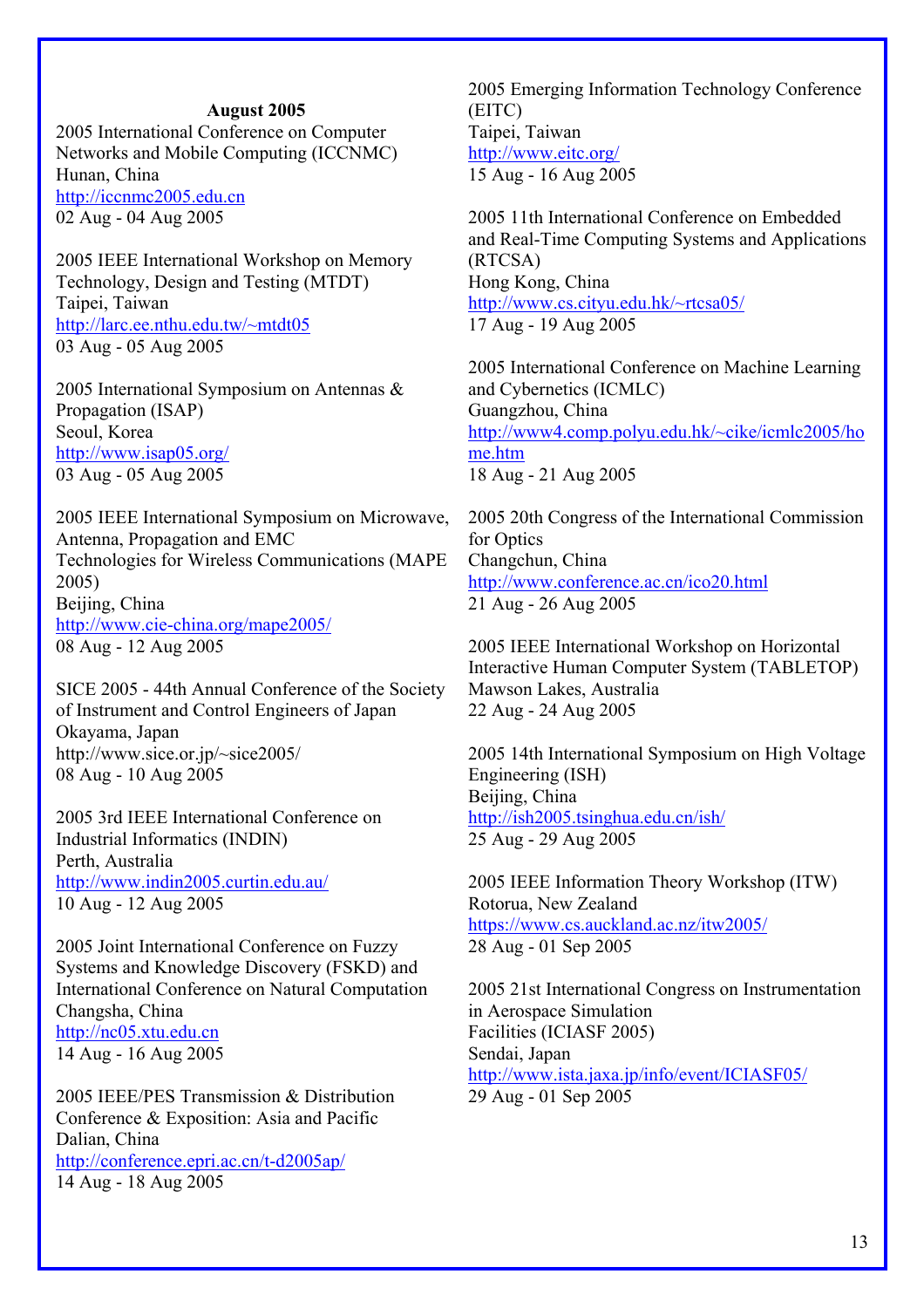#### **August 2005 (contd)**

2005 8th International Symposium on Signal Processing and Its Applications (ISSPA) Sydney, Australia http://www.elec.uow.edu.au/isspa2005/index.html 29 Aug - 01 Sep 2005

2005 Symposium on Frontiers of Neural Engineering (A Satellite Symposium of IEEE/EMBS 27th Annual  $Conf$ ) Beijing, China http://www.brainsignal.net 30 Aug - 31 Aug 2005

2005 27th Annual International Conference of the IEEE Engineering in Medicine and Biology Society Shanghai, China

http://www.ee.cuhk.edu.hk/EMBC05shanghai/ 31 Aug - 03 Sep 2005

2005 6th International Conference on Electronic Packaging Technology (ICEPT) Shenzhen, China http://www.icept.org/ 31 Aug - 02 Sep 2005

#### **September 2005**

2005 International Conference on Simulation of Semiconductor Processes and Devices (SISPAD 2005) Tokyo, Japan http://www6.eie.eng.osaka-u.ac.jp/sispad/ 01 Sep - 03 Sep 2005

2005 IEEE International Symposium on Information Theory - ISIT Adelaide, Australia http://www.isit2005.org 04 Sep - 09 Sep 2005

2005 5th International Workshop on Biosignal Interpretation - (BSI2005) Tokyo, Japan http://www.bsi2005.org/index.html 06 Sep - 08 Sep 2005

2005 International Conference on Solid State Devices and Materials (SSDM) Kobe, Japan http://www.ssdm.jp/ 12 Sep - 15 Sep 2005

2005 International Workshop on Intelligent Information Hiding and Multimedia Signal Processing (IIH-MSP) Melbourne, Australia http://bit.kuas.edu.tw/~iihmsp/ 14 Sep - 16 Sep 2005

2005 International Conference on Emerging Technologies (ICET) Islamabad, Pakistan http://www.case.edu.pk/icet2005/ 17 Sep - 18 Sep 2005

2005 International Symposium on Autonomous Minirobots for Research and Edutainment (AMiRE) Awara, Japan http://www.his.fukui-u.ac.jp/AMiRE2005/ 20 Sep - 22 Sep 2005

2005 International Conference on Wireless Communications, Networking and Mobile Computing (WCNM 2005) Wuhan, China http://sub.whu.edu.cn/WCNM2005/ 23 Sep - 26 Sep 2005

2005 International Conference on Electrical Machines and Systems (ICEMS) Nanjing, China http://www.icems2005.com 27 Sep - 29 Sep 2005

IEEE Technical Activities http://www.ieee.org/conferencesearch email: conference-services@ieee.org +1 732 562 3878